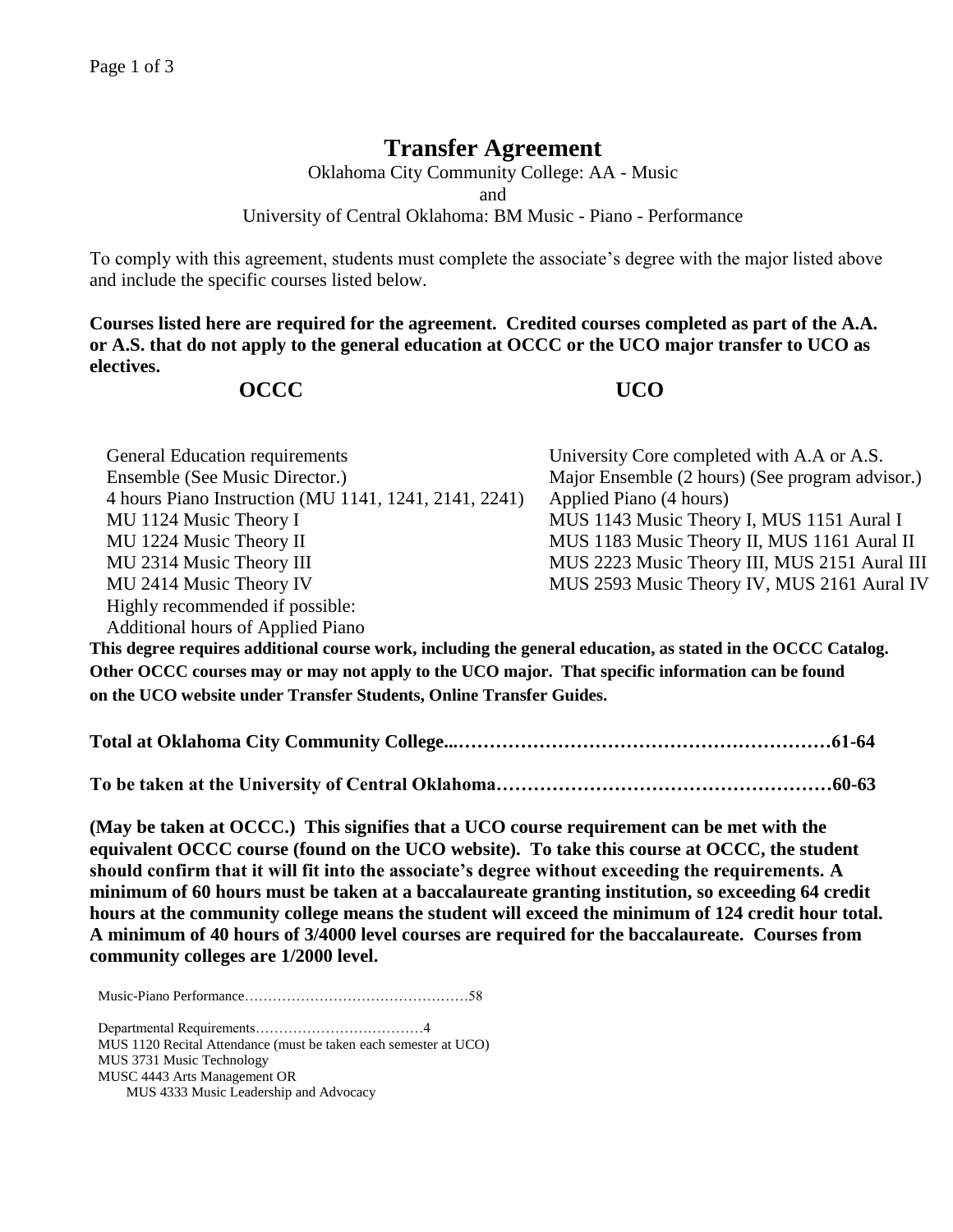| MUS 3433 Music History Survey I<br>MUS 3443 Music History Survey II                                                                                                                                                                                                                                                                                 |  |
|-----------------------------------------------------------------------------------------------------------------------------------------------------------------------------------------------------------------------------------------------------------------------------------------------------------------------------------------------------|--|
| MPER 1121 Keyboard Sight Reading<br>MPER 1521 Collaborative Piano I<br>MPER 2521 Collaborative Piano II<br>MPER 2971 Keyboard Functional Skills<br>MPER 4521 Collaborative Piano III<br>MUS 3102 Principles of Conducting<br>MUS 3453 Piano Literature I<br>MUS 3473 Piano Literature II<br>MUS 3782 Piano Pedagogy I<br>MUS 3982 Piano Pedagogy II |  |
|                                                                                                                                                                                                                                                                                                                                                     |  |
| (Generally students take two hours per semester. Additional hours taken<br>at OCCC would shorten the time required to complete the degree.)                                                                                                                                                                                                         |  |
|                                                                                                                                                                                                                                                                                                                                                     |  |
| Chosen from existing courses in chamber music                                                                                                                                                                                                                                                                                                       |  |
| MPER 3811 Junior Recital (Must be concurrently enrolled in 2 hours of MPER 3020 Applied Music)<br>MPER 4812 Senior Recital (Must be concurrently enrolled in 2 hours of MPER 4000 Applied Music)                                                                                                                                                    |  |
| Any MUS or MUED 3000/4000 level music course(s)                                                                                                                                                                                                                                                                                                     |  |
|                                                                                                                                                                                                                                                                                                                                                     |  |

Other requirements for the BM degree

Before students can be accepted into the BM degree, they must demonstrate, through audition, a repertory and technical proficiency demonstrating a reasonable expectation for completion of the degree.

All students who want to major in piano must pass an entrance piano audition prior to admission to the program. (For more information on Piano Audition, consult the Piano Division Head.) Piano majors are required to play at an advanced level, as determined at the entrance audition, and complete Piano Proficiency Requirements for Piano majors.

Students in applied music progress according to stated repertoire commensurate with the level of study and as demonstrated in a juried performance. Access to upper division 3000 and 4000 level study and to the junior level recital is authorized by the division faculty upon completion of a juried performance at the preceding level with a grade of B or higher. Continuation in the Bachelor of Music in performance program is granted at the end of the second semester of 2000 level study with a jury grade of B or higher. Any request for admission to the program coming later in the student's career will be by special audition.

Performance majors must complete at least 16 hours of applied study at least 8 of which must be upper division with at least 4 of those at the 4000 level. Students enrolled in Junior Recital (MPER 3811) or Senior Recital (MPER 4812) must pass a pre-recital jury at least two weeks prior to the recital, and before the final day of the semester to drop courses. Each performance area will determine what literature is appropriate for junior or senior level recitals.

## Minimum Grade Requirements

- 1. Average in (a) all college course work, (b) course work at UCO, and (c) major courses…………2.75
- 2.  $\Delta A$  grade of "B" or better must be earned in all major applied courses.
- 3. A grade of "C" or better must be earned in all other courses in the major to count toward meeting degree requirements, except for applied major courses.